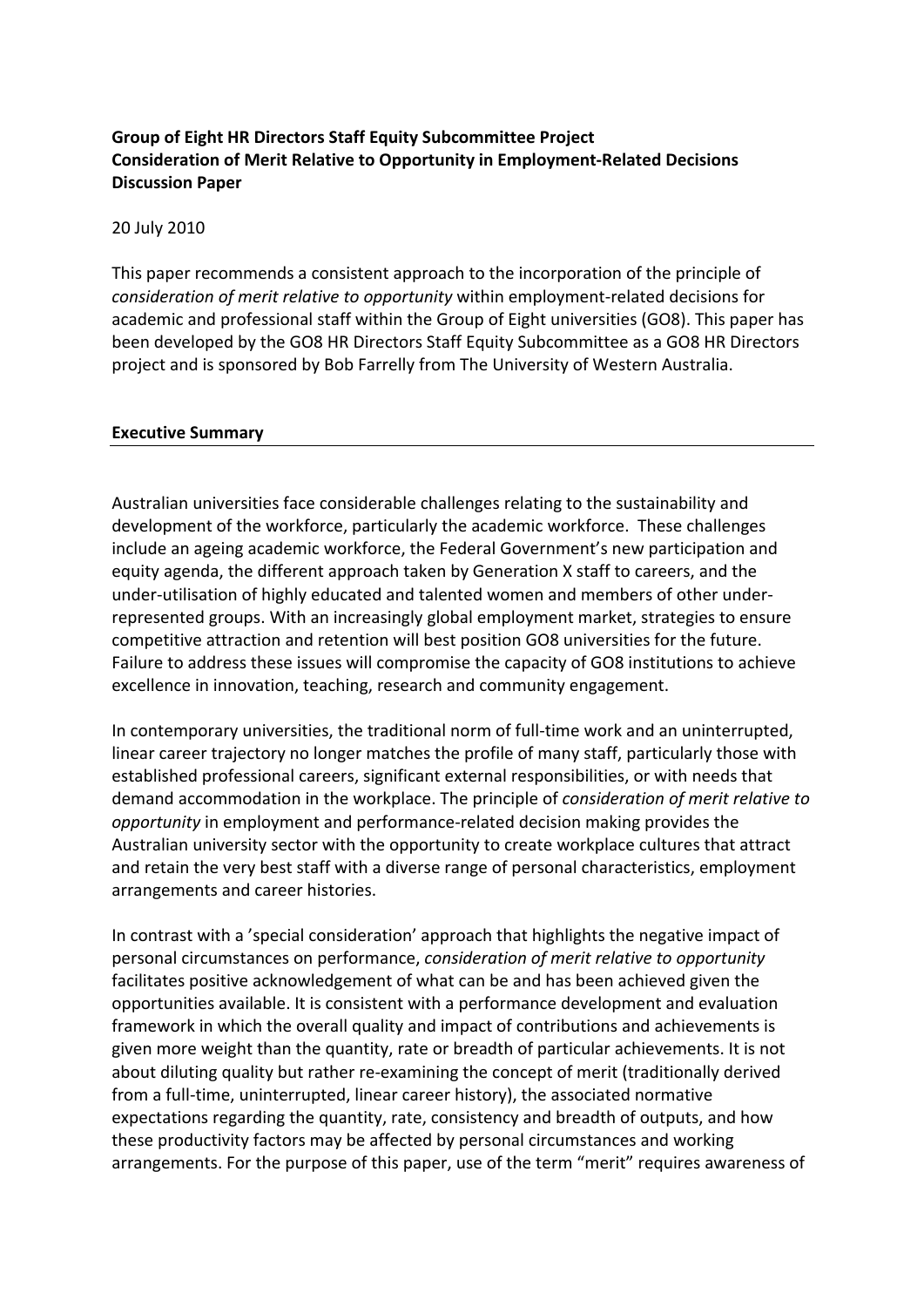both participation in opportunities to amass merit (typically provided for in policies concerning workload allocation, and performance planning and development) *and* the evaluative judgement of merit (as provided for in policies regarding recruitment and selection, promotion, performance evaluation, and access to grants and awards, for example).

While some GO8 universities have incorporated the principle of *consideration of merit relative to opportunity* within selected employment‐related policies and procedures, adoption and application is uneven and there is some uncertainty regarding disclosure and treatment of relevant circumstances. This paper therefore recommends a consistent approach to the application of the principle of *consideration of merit relative to opportunity* across the GO8 universities. This activity is consistent with the goals of the *GO8 Strategic Plan 2008‐2012* to facilitate collaboration and to share information and views within the Group.

## **Recommendations**

The GO8 HR Directors Staff Equity Subcommittee recommends that:

- GO8 HR Directors support a program of activities to incorporate the principle of *consideration of merit relative to opportunity* into all employment and performance‐ related decisions within GO8 institutions. Such a program would be expected to include senior commitment to the concept and its implementation, and the incorporation of the principle within relevant policies (including academic promotions, recruitment and selection, workload allocation, performance planning and evaluation, career development and progression, internal grants, awards, programs such as sabbatical/study leave and campus‐wide comparisons of research output and activity).
- GO8 HR Directors support the development and publication within all GO8 institutions of (a) guidelines for staff seeking consideration of merit relative to opportunity, (b) guidelines for supervisors on incorporating consideration of merit relative to opportunity in all performance planning and workload allocation, and (c) guidelines for decision makers on how to assess merit relative to opportunity.
- GO8 Secretariat take action on behalf of their institutions to lobby external research granting bodies to recognise and take account of the impact of contemporary employment practices such as paid time for caring, career mobility, and flexible employment such as part-time work. It is recommended Go8 HR Directors put this request to the Go8 Secretariat and their Research Director colleagues to pursue.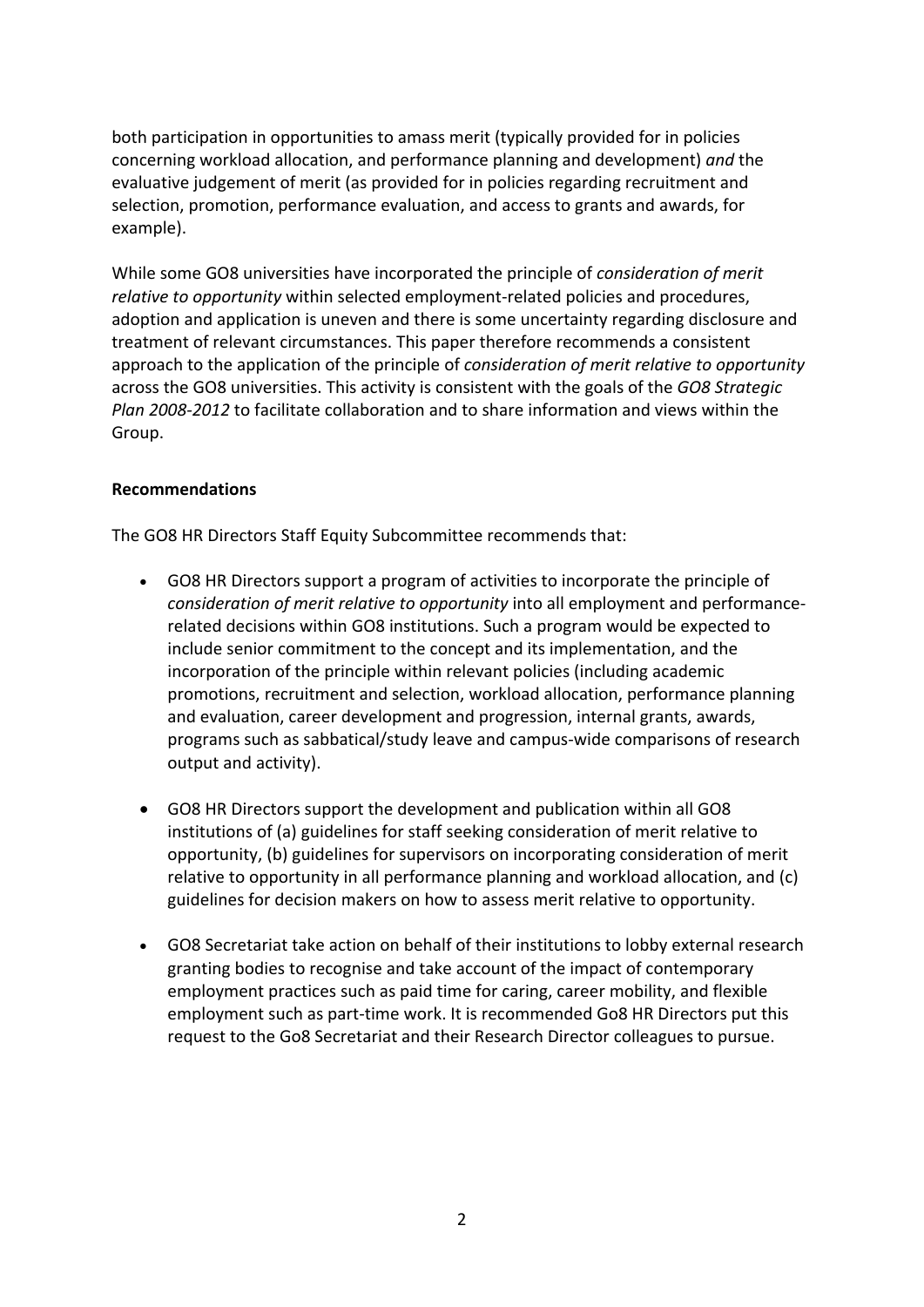### **Background**

The Australian higher education sector is facing a number of challenges in terms of the sustainability and development of its academic workforce. Monitoring demographic trends within the higher education workforce, Hugo (2005) argues that Australian universities have an older age structure than the broader workforce. It is estimated that over the next five years, 24% of senior academics (Associate Professors Level D and Professors Level E) will retire and another 23% will follow in the following five year period. Australian universities are therefore likely to face a potential shortfall of qualified staff due the looming retirement of a large number of academics (Coates, et al 2009).

This shortfall of qualified staff will be exacerbated by the Federal Government's new participation and equity agenda which seeks to see 40% of all 25‐34 year olds attain an undergraduate degree by 2025 (Australian Government, 2009). The move from 'mass' to 'universal' participation will place more demands on institutions to find suitable replacements for those retiring from academia and to grow their staffing base.

A recent study examining the attitudes and priorities of Generation X academics found that the long hours work culture traditionally associated with academia is under threat from this cohort who greatly value work‐life balance. This research also suggests that when it comes to long‐term career plans, Gen X academics are less interested in picking up their lives and families to pursue academic glory elsewhere, preferring instead a 'roots not rungs' approach. That is, they are more interested in establishing roots and building communities rather than climbing the career ladder (Helms, 2010). These findings have implications for future staffing arrangements in universities.

Other research notes that the current lack of diversity within the academic workforce, particularly at the senior levels and in disciplines such as science, engineering and technology, represents "a significant waste of human capital" (Bell, 2009: 29). Universities are not fully utilising or are failing to retain certain groups of staff (for example, highly educated and talented women) compromising the capacity of these institutions to achieve their stated goals.

One solution to these problems is the greater involvement and participation of women and other under‐represented groups. Hugo maintains that the Australian academic workforce is noted not only for its ageing workforce profile but also for the under‐representation of women, particularly at senior levels. While there have been improvements to the gender balance of academic staff, the Australian academic workforce is still one of the least balanced between males and females. Hugo states that "…demographic trends make it even more imperative that universities involve women to a much greater extent than in the past, purely from the perspective of the need to recruit sufficient high quality academics to replace the loss over the next decade" (2005:341).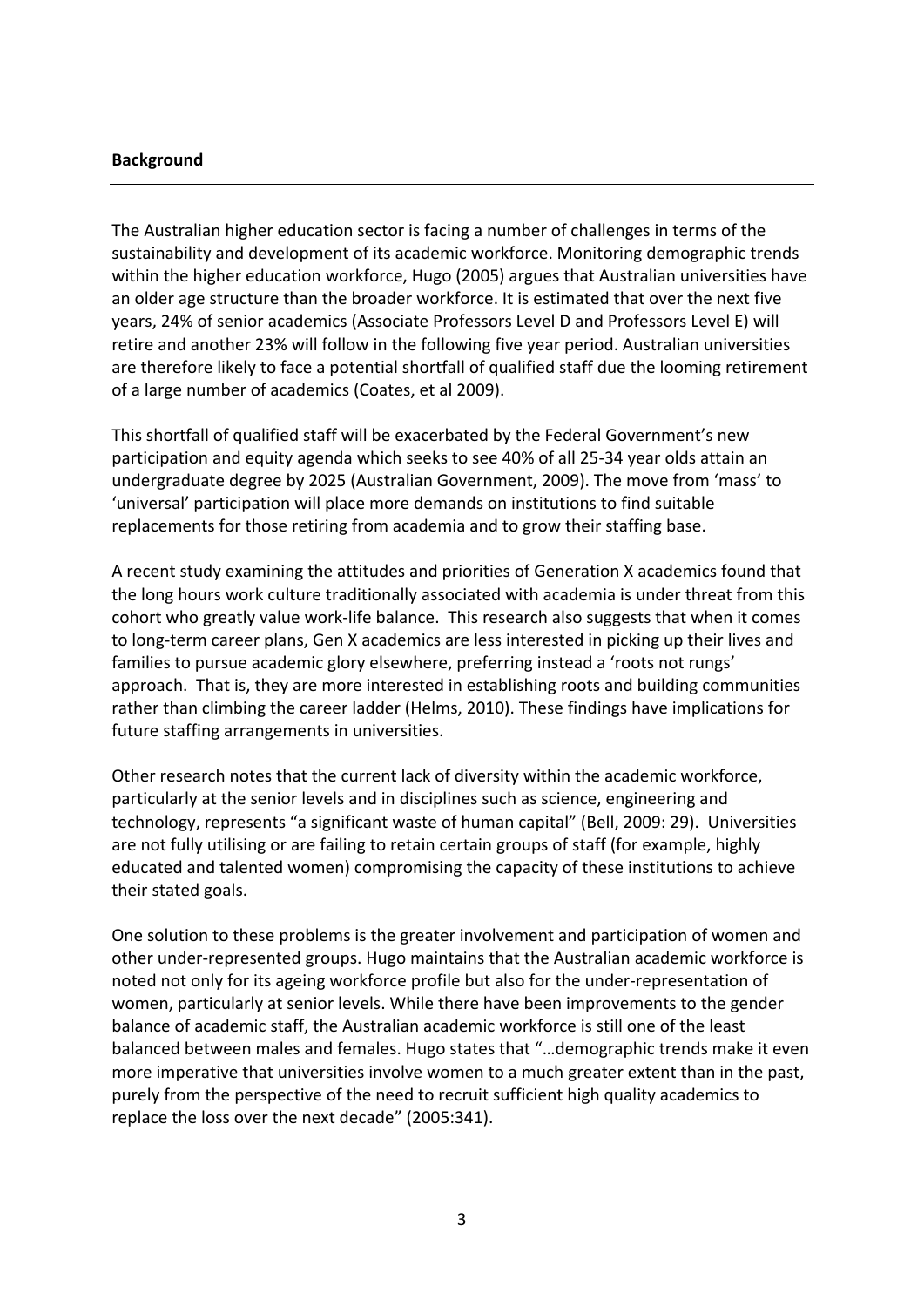Despite 25 years of federal and state equal opportunity legislation, the efforts of senior leadership and the introduction of institutional policies and programs, Australian universities continue to struggle with the achievement of equal opportunity. Much of the current literature argues that organisational norms continue to conceptualise the 'ideal worker' as someone who has no outside responsibilities to interfere with a commitment to work. Certain groups, including women, people with disabilities and Indigenous staff may be less able to comply with these formal and informal norms and therefore less likely to accrue achievements at the expected rate. Equity interventions must engage with basic work practices and processes and the norms that underlie them, in order to re-vision them in ways that are more inclusive and effective for organisations (Kolb et al, 1998).

One example of an equity intervention is the application of the principle of *consideration of merit relative to opportunity*. An investigation of promotion policies and practices within Australian universities, sponsored by *Universities Australia* and undertaken by the National Colloquium of Senior Women Executives in Higher Education*,* found that policies which take into account career interruptions, part-time work and non traditional career paths are likely to enhance both women's and men's participation and success in the promotions process. The report recommends that all Australian universities include in promotions policies and guidelines *explicit* mention of promotion opportunities for part‐time staff and directions for assessing non‐traditional careers (Winchester et al, 2005).

The *consideration of merit relative to opportunity* principle provides the GO8 institutions with the opportunity to create workplace cultures that attract and retain the very best staff with a diverse range of personal characteristics, employment arrangements and career histories. It will also enhance their capacity to achieve the strategic goals of internationally‐ competitive excellence in research and innovation.

### **Understanding the Principle of** *Consideration of Merit Relative to Opportunity*

Consistent with their obligations under equal opportunity and anti‐discrimination legislation, universities have adopted the practice of merit‐based assessment in employment‐related decisions including appointments, access to career development and progression, and promotion. When evaluating merit within universities, the following factors are usually taken into account:

- the **quality** and **impact** of achievements, and whether these are consistent with expectations of performance at the relevant academic or professional staff level
- the overall **productivity** of achievements, including the quantity, rate, or consistency of achievements over time, and relative output across various areas.

While assessment based on merit might appear to be a fair and objective system for evaluating achievements, it becomes problematic when the conceptualisation of merit itself is imbued with a narrow and notional standard of performance. Traditional academic notions of merit have been based on the idea of a worker who has consistently been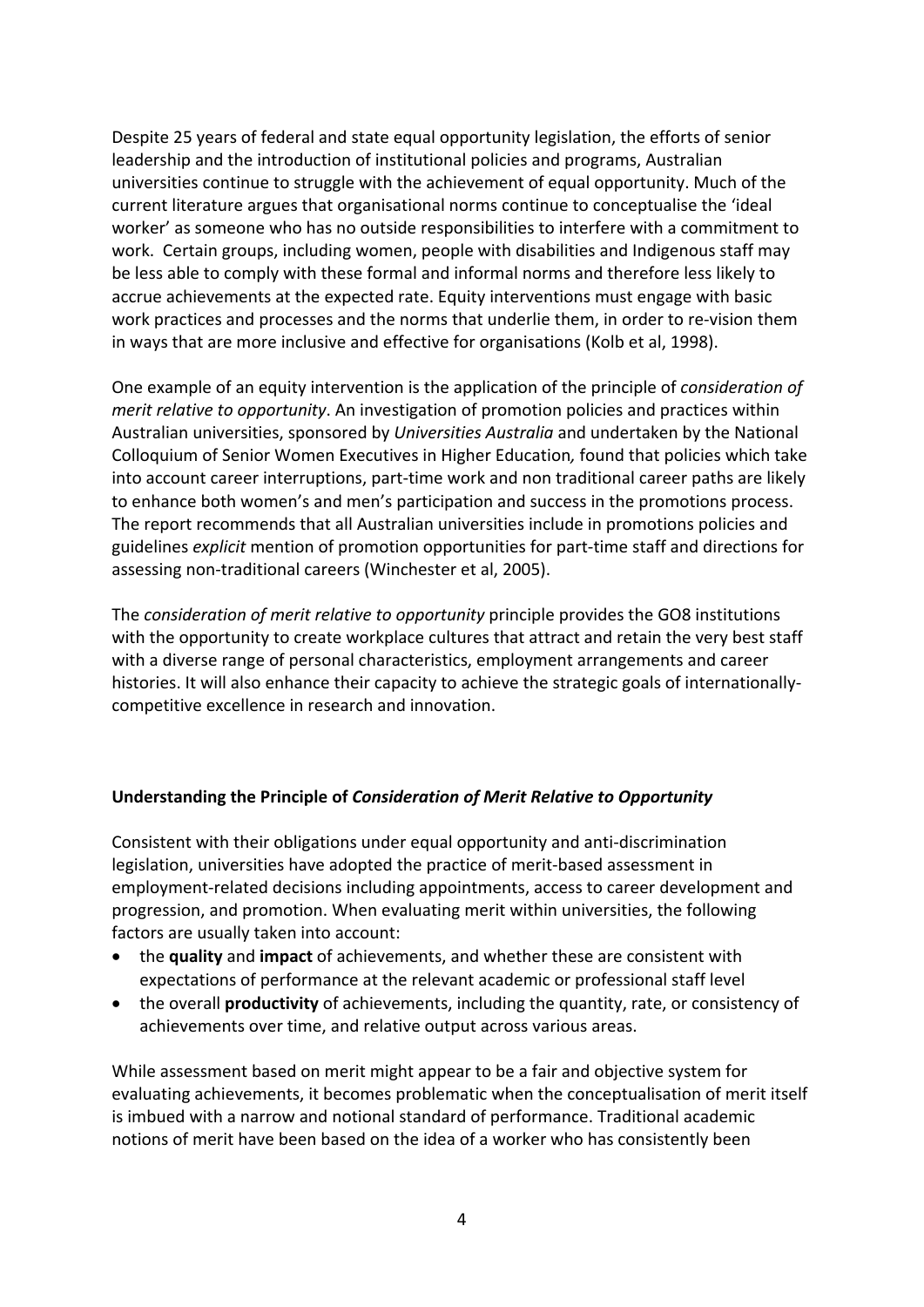available to work full time and has had an uninterrupted and linear career history (Cockburn 1991).

In contemporary universities, this traditional norm of (more than) full-time hours and an uninterrupted, linear career history no longer matches the profile of many staff, particularly those who come to the academy from an established professional career, with significant caring responsibilities or with disability. Universities now comprise staff with a diverse range of personal circumstances, career histories, and working arrangements. Relevant circumstances may include:

- Carer responsibilities for children, elderly parents, or ill family members
- Ill-health, impairment or medical conditions, whether temporary, episodic or permanent
- Part-time or flexible working arrangements
- Career interruptions and delays such as parental leave, time out for work in a different field and/or late entry to academia

Personal circumstances or working arrangements may affect career performance and progression because they affect the overall *time available* for employment‐related activities and the capacity to undertake certain *types* of activity. These, in turn, may affect *productivity* (the quantity and rate of output) over time. All of these factors contribute to the accumulation of merit.

In contrast with a "special consideration" approach that highlights the negative impact of personal circumstances on performance, *consideration of merit relative to opportunity* facilitates **positive acknowledgement of what can be and has been achieved given the opportunities available.** It provides a performance development and evaluation framework in which the overall quality and impact of achievements is given more weight than the quantity, rate or breadth of particular achievements. It is not about diluting academic quality but rather re‐examining the concept of merit and the associated normative expectations regarding quantity, rate, consistency and breadth of outputs.

# **Application of** *Consideration of Merit Relative to Opportunity* **in Employment‐related Decisions**

When the principle of *consideration of merit relative to opportunity* is included within employment policies and practices, individuals are invited to disclose relevant professional/personal circumstances and working arrangements. Employment‐related decision makers are then provided with the opportunity to give appropriate consideration to these circumstances or arrangements and the effect they can have and have had on overall time available, the quantum or rate of productivity, the opportunity to participate in certain types of activities and the consistency of activities or output over the period of consideration.

Decision makers (such as supervisors or decision-making panels) can then appropriately plan for performance and make merit‐based assessments that privilege the assessment of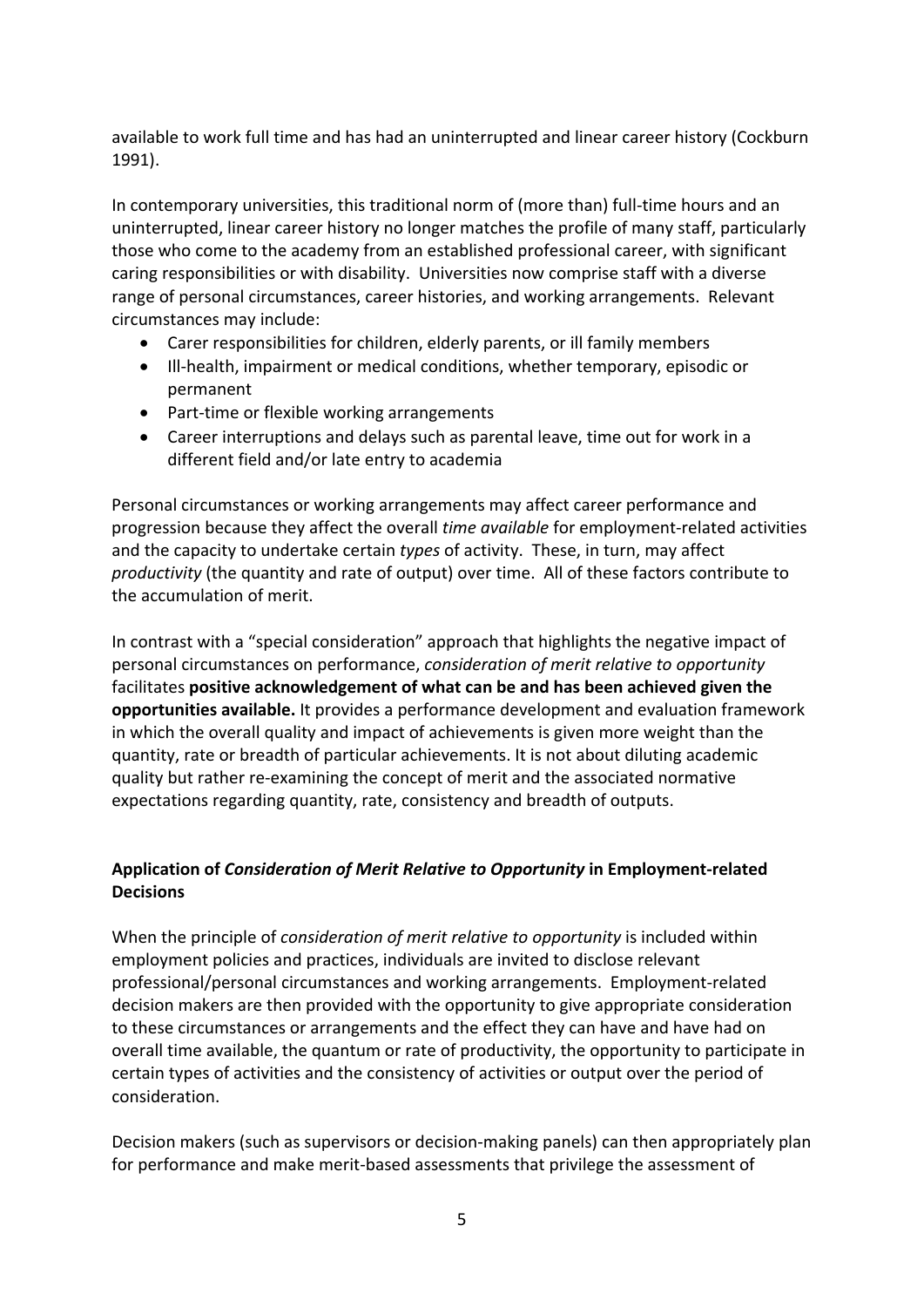quality, ensure that all relevant standards have been met, and take into account how individual circumstances can affect opportunity and productivity during a given period. When consideration is given to the opportunities that are available to accrue merit, individuals can be assessed fairly and holistically on a "whole‐of‐career" basis. This is to avoid inadvertent assessment against a notional standard of full‐time, uninterrupted career progression where this does not apply. In this way, staff can be assessed on an individual basis in terms of how well they meet the relevant expectations and not on a comparative basis with other individuals in the pool. When decision makers are required to make comparisons between individuals (for example, in recruitment) the tendency to privilege the individual with the "most merit" should be avoided when the opportunities to accrue merit are not evenly distributed amongst the individuals.

Some examples of how employment decision makers have treated merit relative to opportunity are provided below:

- In an annual formal performance planning discussion, a staff member with part-time work due to caring responsibilities negotiates with their supervisor about workload and duties. They agree a plan outlining activities and performance goals, consistent with the academic level and part-time status, which will enable the staff member to further their career achievements across the breadth of academic endeavour.
- A staff member returns to work after a period of parental leave. This "career interruption" has affected research productivity both during the leave period and immediately afterwards as they re‐establish research projects and networks. This time is accounted for when assessing the staff member's overall productivity during this period.
- A part-time staff member describes how their attendance on campus for only three days a week allows them to make significant and ongoing contributions to a limited number of roles and committees within their faculty and discipline. In assessment, the staff member's sustained and high quality service is acknowledged and they are not penalised for a lack of breadth of service.
- A staff member with sole caring responsibilities for their elderly parents is limited in their capacity to present at international conferences but lists a high citation rate for a small but appropriate number of publications in prestigious journals. Based on a holistic assessment, the academic promotions panel determines that the applicant has demonstrated the appropriate quality and impact of performance in the overall criterion of "research" and the staff member is not penalised for a relatively lower output in any single research‐related activity or for their overall research output.
- A part-time professional staff member applying for a position at a higher HEW level demonstrates that their achievements are consistent, on a pro rata basis, with the expectations of performance that apply at that level to full time members of staff.
- A staff member describes how a significant illness in the years immediately prior to their promotion application has affected their overall productivity. In assessing the application consistent with a "whole of career" approach where there is not a requirement for a consistent level or type of contribution every single year, the panel acknowledges that performance of the requisite quality has been demonstrated, although recent output has been affected by personal circumstances.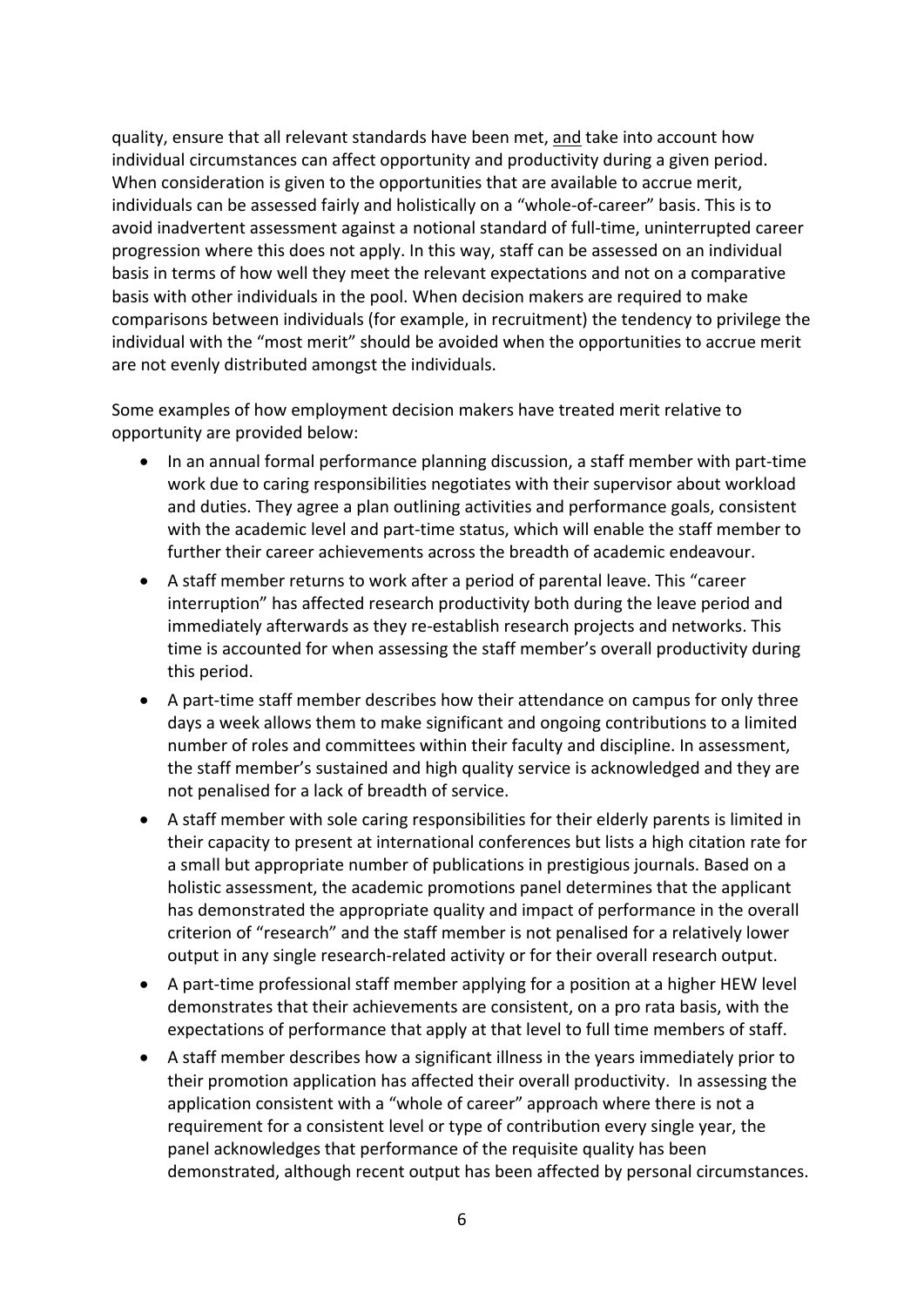- A candidate for a postdoctoral position is successfully selected following a positive assessment of their achievements. Despite constraints imposed by only being able to access part‐time teaching, a delayed start to their postgraduate studies and the obligation to take a break from studies due to family ill health, the quality of the applicant's achievements was very high although the quantity was less than the unsuccessful candidates.
- A professional staff member competes for a higher level position. They more than meet the selection criteria and have highly relevant employment experience, despite having had significant time out of the workplace for caring responsibilities and some periods of working part time. The panel takes the applicant's employment history and personal circumstances into account when assessing their achievements and relevant experience and determines they are the best person for the role, despite the fact that another applicant with an unbroken career path on full‐time hours had a greater opportunity to accrue merit.

### **Recommendations**

The GO8 HR Directors Staff Equity Subcommittee recommends that:

- GO8 HR Directors support a program of activities to incorporate the principle of *consideration of merit relative to opportunity* into all employment‐related decisions within GO8 institutions. Such a program would be expected to include senior commitment to the concept and its implementation, and the incorporation of the principle within relevant policies (including academic promotions, recruitment and selection, workload allocation, performance planning and evaluation, career development and progression, internal grants, awards, programs such as sabbatical/study leave and campus‐wide comparisons of research output and activity)
- GO8 HR Directors support the development and publication within all GO8 institutions of (a) guidelines for staff seeking consideration of merit relative to opportunity, (b) guidelines for supervisors on incorporating consideration of merit relative to opportunity in all performance planning and workload allocation, and (c) guidelines for decision makers on how to assess merit relative to opportunity.
- GO8 Secretariat take action on behalf of their institutions to lobby external research granting bodies to recognise and take account of the impact of contemporary employment practices such as paid time for caring, career mobility, and flexible employment such as part-time work. It is recommended Go8 HR Directors put this request to the Go8 Secretariat and their Research Director colleagues to pursue.